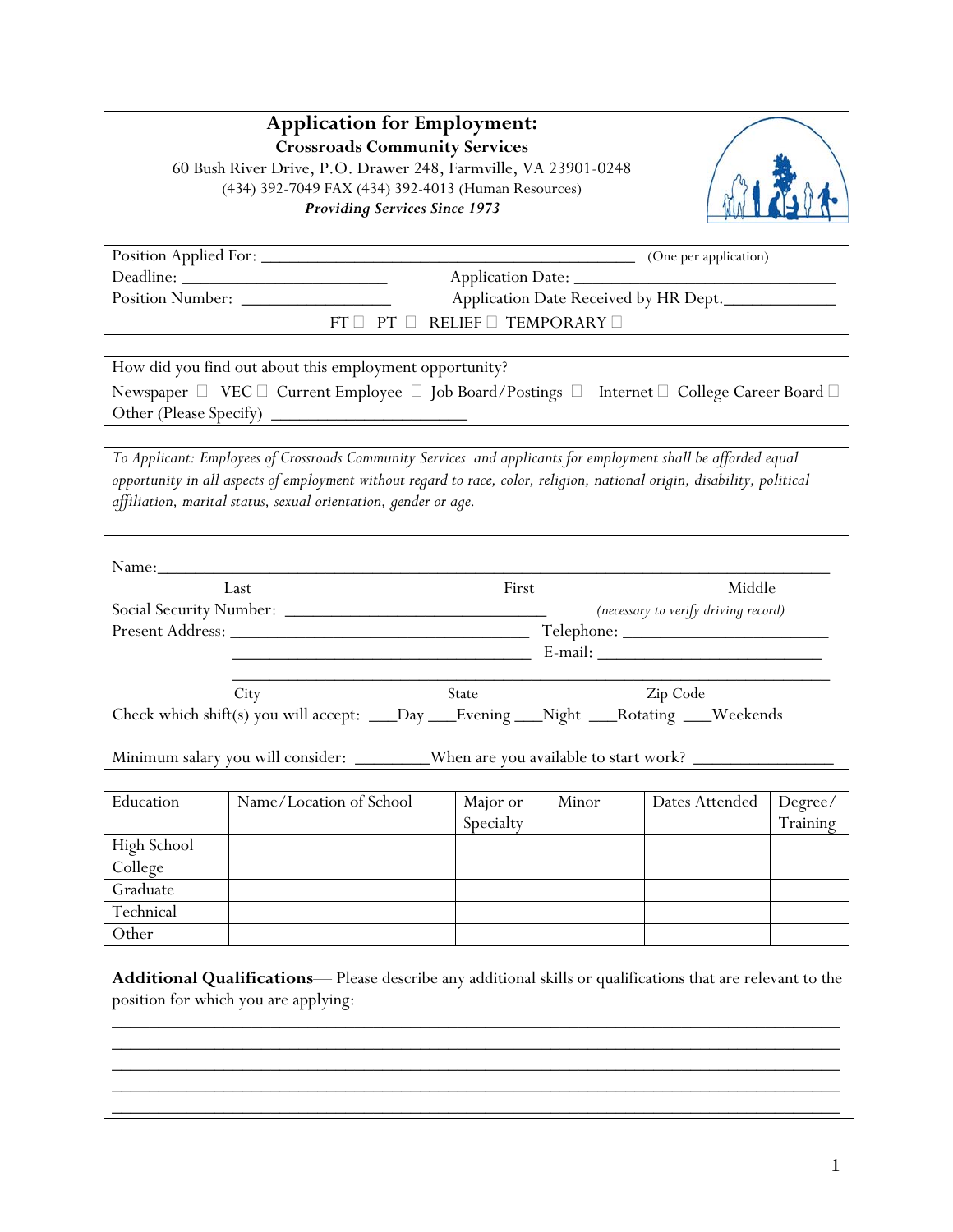|  |  |  |  | Computer Software (Specify equipment) and Programs (specify which ones): |
|--|--|--|--|--------------------------------------------------------------------------|
|--|--|--|--|--------------------------------------------------------------------------|

**Languages Other Than English:** \_\_\_\_\_\_\_\_\_\_\_\_\_\_\_\_\_\_\_\_\_\_\_\_\_\_\_\_\_\_\_\_\_\_\_\_\_\_\_\_\_\_\_\_\_\_\_\_\_\_\_

| <b>Professional License:</b>    |                      |                |                        |
|---------------------------------|----------------------|----------------|------------------------|
| Type of Licensure/Certification | <b>Issuing State</b> | License Number | <b>Expiration Date</b> |
|                                 |                      |                |                        |
|                                 |                      |                |                        |
|                                 |                      |                |                        |
|                                 |                      |                |                        |

\_\_\_\_\_\_\_\_\_\_\_\_\_\_\_\_\_\_\_\_\_\_\_\_\_\_\_\_\_\_\_\_\_\_\_\_\_\_\_\_\_\_\_\_\_\_\_\_\_\_\_\_\_\_\_\_\_\_\_\_\_\_\_\_\_\_\_\_\_\_\_\_\_\_\_\_\_\_ \_\_\_\_\_\_\_\_\_\_\_\_\_\_\_\_\_\_\_\_\_\_\_\_\_\_\_\_\_\_\_\_\_\_\_\_\_\_\_\_\_\_\_\_\_\_\_\_\_\_\_\_\_\_\_\_\_\_\_\_\_\_\_\_\_\_\_\_\_\_\_\_\_\_\_\_\_\_

| Professional Activities: (List professional affiliations, trade, or business activities and offices held)  |  |  |  |
|------------------------------------------------------------------------------------------------------------|--|--|--|
| Are you currently certified to administer: _____ CPR ____First Aid ____ TOVA ____Other (name)_____________ |  |  |  |

#### **Experience:**

Starting with the most recent, describe all paid, military and applicable voluntary experience. Highlight the knowledge, skills and abilities that demonstrate your qualifications for this position. Use additional attachments if necessary. **Note: You may submit and attach a resume for this section only if all requested information is included.**

|                                           | Duties                      |
|-------------------------------------------|-----------------------------|
| Phone                                     |                             |
|                                           |                             |
| Immediate Supervisor                      | Number employees supervised |
| Title                                     |                             |
|                                           |                             |
| Dates from (mm/yy)_______To (mm/yy)______ | Name, if different          |
| Job Title                                 | Duties                      |
| Phone                                     |                             |
| Type of Business                          |                             |
| Immediate Supervisor                      | Number employees supervised |
|                                           | Equipment used              |
|                                           |                             |
|                                           | Name, if different          |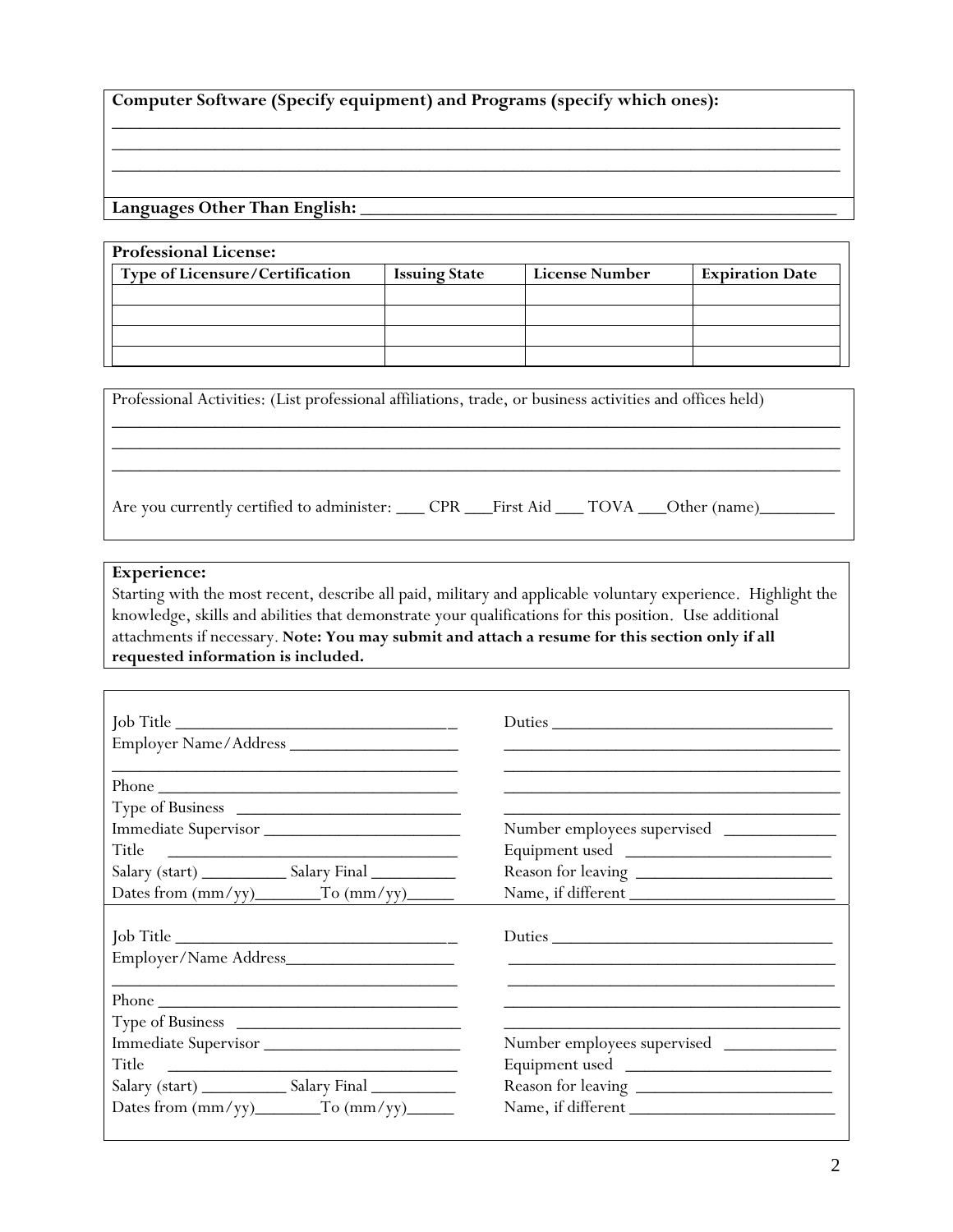|                                      | Duties                                                                                                                |
|--------------------------------------|-----------------------------------------------------------------------------------------------------------------------|
|                                      | <u> 1989 - Johann Stoff, deutscher Stoff, der Stoff, der Stoff, der Stoff, der Stoff, der Stoff, der Stoff, der S</u> |
| Phone                                |                                                                                                                       |
|                                      |                                                                                                                       |
| Immediate Supervisor                 | Number employees supervised                                                                                           |
| Title                                |                                                                                                                       |
|                                      |                                                                                                                       |
| Dates from $(mm/yy)$ To $(mm/yy)$    | Name, if different                                                                                                    |
| Job Title                            | Duties                                                                                                                |
| Phone                                |                                                                                                                       |
|                                      |                                                                                                                       |
| Immediate Supervisor                 | Number employees supervised                                                                                           |
|                                      |                                                                                                                       |
|                                      |                                                                                                                       |
| Dates from $(mm/yy)$ To $(mm/yy)$ To | Name, if different                                                                                                    |
|                                      |                                                                                                                       |

## **References:**

List two persons who are not related to you who know your qualifications or your character. You should ensure they are willing to act as references as they will no doubt be called.

| Name | <b>Address</b> | Telephone   Relationship | Occupation |
|------|----------------|--------------------------|------------|
|      |                |                          |            |
|      |                |                          |            |

| References:                              |                                                                                                         |                             |            |
|------------------------------------------|---------------------------------------------------------------------------------------------------------|-----------------------------|------------|
|                                          | List two persons who were in a supervisory or professional position with you who can attest to your job |                             |            |
|                                          | performance. This would include your current or most recent supervisor. May we contact that supervisor  |                             |            |
| at this time? $\square$ Yes $\square$ No | Comments                                                                                                |                             |            |
| Name                                     | <b>Address</b>                                                                                          | <b>Telephone</b>   Position | Occupation |
|                                          |                                                                                                         |                             |            |
|                                          |                                                                                                         |                             |            |

### **Miscellaneous:**

|          | Other than violations committed as a juvenile (under 18 years of age) have you ever been charged with and/or      |
|----------|-------------------------------------------------------------------------------------------------------------------|
|          | convicted of any violations of the law? (Conviction will not necessarily disqualify an applicant from employment) |
| $Yes$ No |                                                                                                                   |

Please note the type of violation(s): Felony  $\Box$  Misdemeanor  $\Box$  Traffic (moving violation-excluding minor traffic

\_\_\_\_\_\_\_\_\_\_\_\_\_\_\_\_\_\_\_\_\_\_\_\_\_\_\_\_\_\_\_\_\_\_\_\_\_\_\_\_\_\_\_\_\_\_\_\_\_\_\_\_\_\_\_\_\_\_\_\_\_\_\_\_\_\_\_\_\_\_\_\_\_\_\_\_\_\_

violations  $\Box$ 

Description of offense(s):

\_\_\_\_\_\_\_\_\_\_\_\_\_\_\_\_\_\_\_\_\_\_\_\_\_\_\_\_\_\_\_\_\_\_\_\_\_\_\_\_\_\_\_\_\_\_\_\_\_\_\_\_\_\_\_\_\_\_\_\_\_\_\_\_\_\_\_\_\_\_\_\_\_\_\_\_\_\_ Date of charge(s):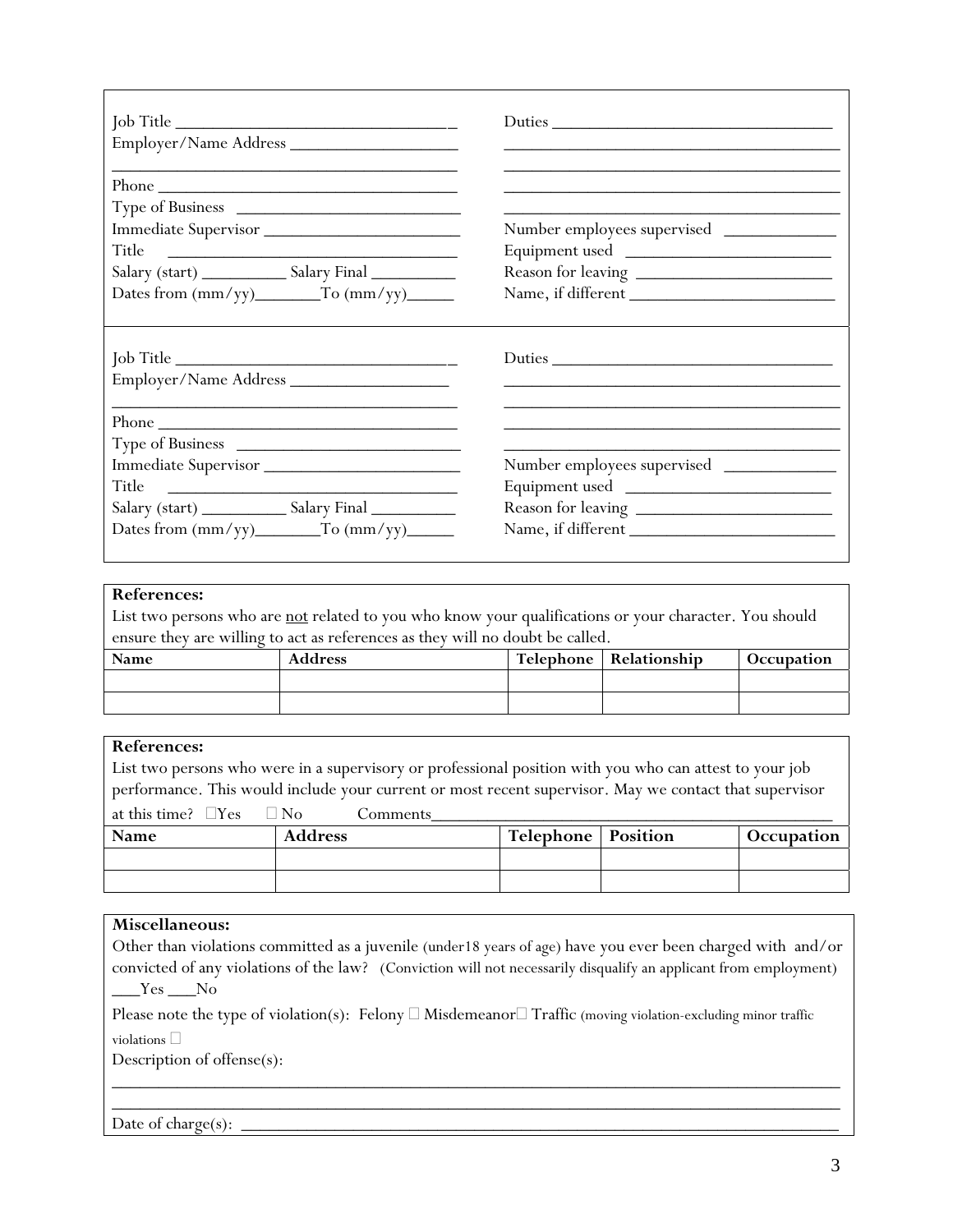| If more than one offense, please include additional information on an attached plain sheet of paper.                                                                                                                                                                                   |
|----------------------------------------------------------------------------------------------------------------------------------------------------------------------------------------------------------------------------------------------------------------------------------------|
|                                                                                                                                                                                                                                                                                        |
| For purposes of compliance with The Immigration Reform and Control Act, are you legally eligible for<br>employment in the United States? ___Yes ___No                                                                                                                                  |
| Under the Immigration Reform and Control Act of 1986, you will be required to fill out a certification<br>verifying that you are eligible to be employed and verifying your identity. Further, you will be required to<br>provide documentation to that effect should you be employed. |
| Do you have or are you eligible to obtain a valid Virginia driver's license? ___Yes ___No                                                                                                                                                                                              |
| Have you previously been employed by Crossroads Community Services: ___ Yes ___ No                                                                                                                                                                                                     |
|                                                                                                                                                                                                                                                                                        |
|                                                                                                                                                                                                                                                                                        |
|                                                                                                                                                                                                                                                                                        |
| Were you referred to this position by a current employee of Crossroads Community Services?<br>$Yes$ No                                                                                                                                                                                 |
| Have you received disciplinary action, been placed on probation or been investigated by any state licensing                                                                                                                                                                            |
| Do you have any relatives or persons living with you who are employed with Crossroads Community<br>Services? ___Yes ____No If Yes, please state names of individual(s) and where they work:                                                                                            |
|                                                                                                                                                                                                                                                                                        |

#### **Certification:**

(Each application requires current date and original signature)

I hereby certify that information provided on this application is true, accurate and complete. I understand that the falsification or omission of facts on this application (or any other accompanying or required documents) will be cause for denial of employment or immediate termination of employment regardless of when or how discovered. I understand that all information on this application is subject to verification and I consent to provide personal information and fingerprinting for a criminal history background check. I understand that an offer of employment will be contingent upon a background check satisfactory to Crossroads Community Services. I also consent to references and former employers and educational institutions being contacted regarding this application. I release all such persons from liability or damages incurred as a result of inquiry and furnishing this information. I understand that my employment is not for a definite period of time and is terminable at-will by my employer or myself. In consideration of my employment, I agree to conform to the rules and regulations of Crossroads Community Services. The needs of the agency may make the following conditions mandatory: overtime, shift work, a rotating work schedule, a work schedule other than Monday through Friday or assignment to different work locations. I accept these conditions. I have read and understand this agreement and certify that the information I have provided in my employment application is true and complete. Date\_\_\_\_\_\_\_\_\_\_\_\_\_\_\_\_\_\_\_\_\_\_\_\_\_

Applicant Signature

**Note: This application will not be considered if modified in any way from the original format.**